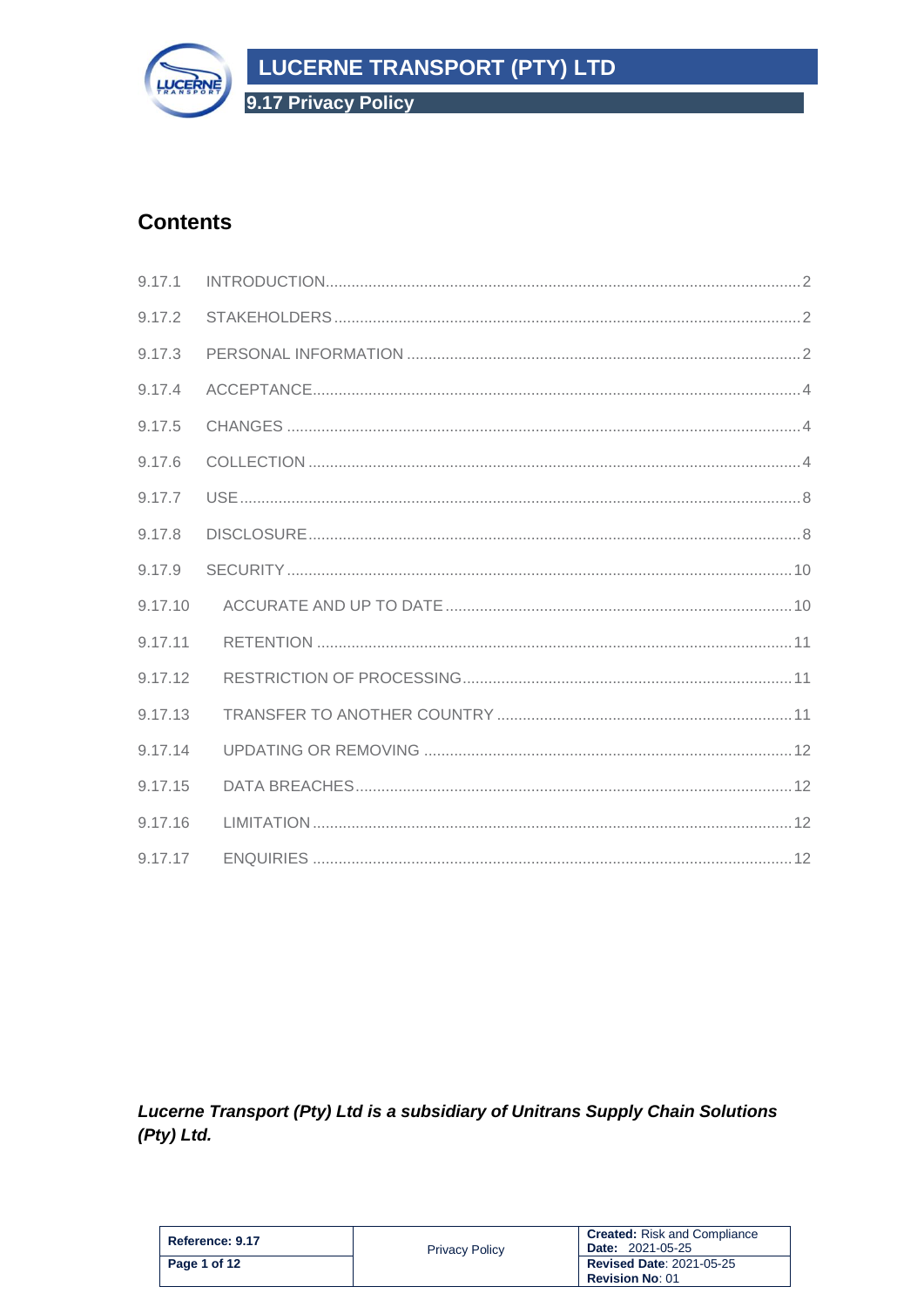

**We respect your privacy. Callouts like this are a summary of our privacy policy and contain the most important and relevant points for you. Please read the full privacy policy because it applies to you.**

# <span id="page-1-0"></span>**9.17.1 INTRODUCTION**

Welcome to the Lucerne Transport (Pty) Ltd, privacy policy. This action plan details our commitment to protecting your privacy. We respect your privacy and take the protection of personal information very seriously. The purpose of this policy is to describe the way that we collect, store, use, and protect information that can be associated with you or another specific natural or juristic person which in turn could be used to identify you and that person (personal information).

**The purpose of this policy is to describe the way we handle your personal information.**

### <span id="page-1-1"></span>**9.17.2 STAKEHOLDERS**

This policy applies to you if you are:

- A visitor to our website; or
- A customer who has ordered the goods or services that we provide.

**The policy applies to you under certain circumstances.**

#### <span id="page-1-2"></span>**9.17.3 PERSONAL INFORMATION**

Personal information includes:

- Certain information that we collect automatically when you visit our website; and
- Optional information that you provide to us voluntarily; but excludes:
- Information that has been made anonymous so that it does not identify a specific person;
- Permanently de-identified information that does not relate or cannot be traced back to you specifically;
- Non-personal statistical information collected and compiled by us; and

| Reference: 9.17 | <b>Privacy Policy</b> | <b>Created:</b> Risk and Compliance<br><b>Date: 2021-05-25</b> |
|-----------------|-----------------------|----------------------------------------------------------------|
| Page 2 of 12    |                       | <b>Revised Date: 2021-05-25</b><br><b>Revision No: 01</b>      |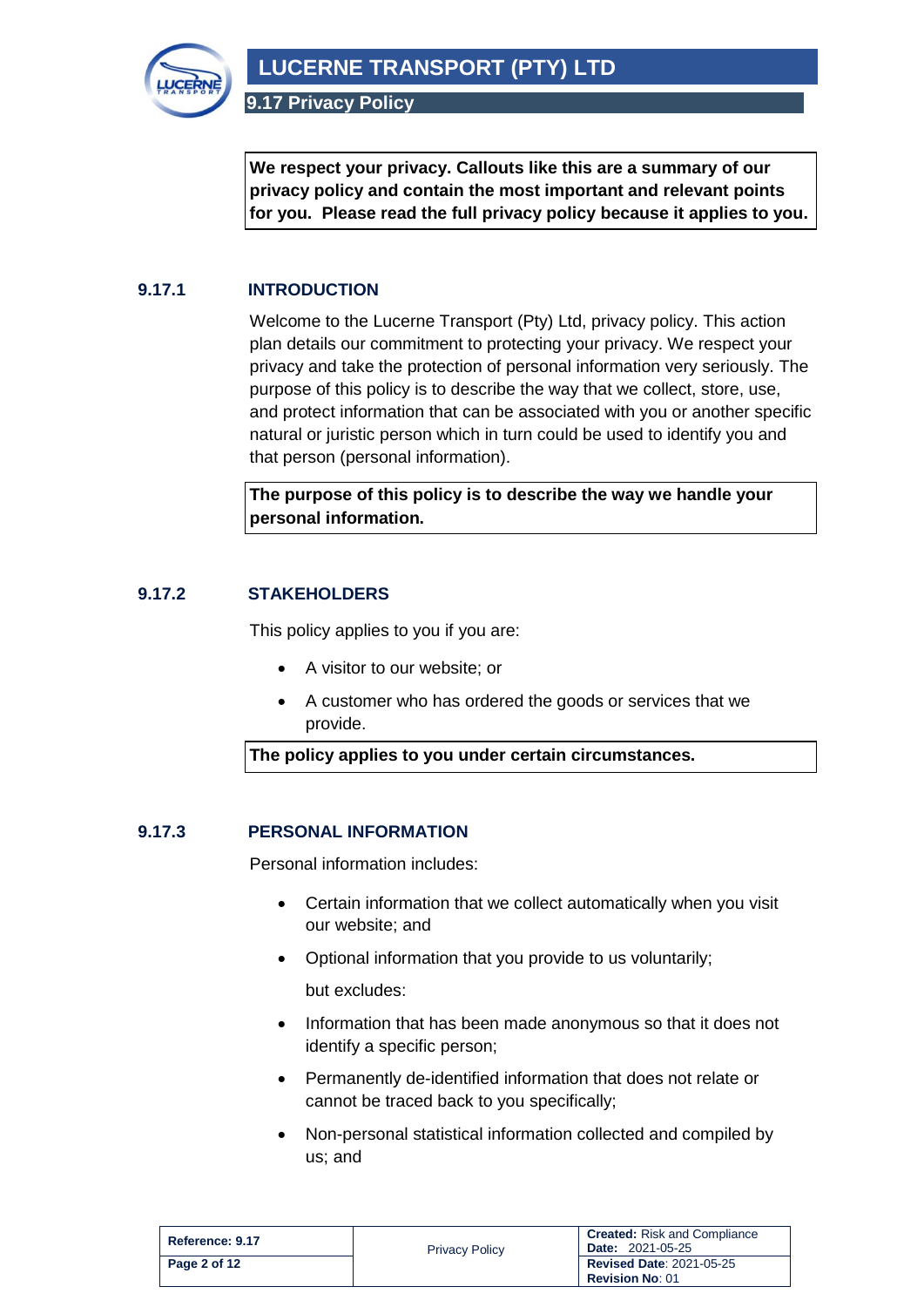**LUCERNE TRANSPORT (PTY) LTD**



**9.17 Privacy Policy**

• Information that you have provided voluntarily in an open, public environment or forum including any blog, chat room, community, classifieds, or discussion board (because the information has been disclosed in a public forum, it is no longer confidential and does not constitute personal information subject to protection under this policy).

**Personal information includes information we collect (i) automatically when you visit our website and (ii) from you voluntarily. It excludes (i) anonymous, (ii) de-identified, (iii) nonpersonal statistical, and (iv) public information.**

# **Common examples**

Common examples of the types of personal information which we may collect and process include your:

- Identifying information such as your name, date of birth, or identification number of any kind;
- Contact information such as your phone number or email address;
- Address information such as your physical or postal address; or
- Demographic information such as your gender or marital status.

# **Sensitive personal information**

Depending on the goods or services that you require, we may also collect sensitive personal information including your:

- Financial information such as your bank account details;
- Sensitive demographic information such as your race or ethnicity;
- Medical information such as information about your physical or mental health;
- Sexual information such as your sexual orientation;
- Criminal information such as information about your commission or alleged commission of any offence or about any related legal proceedings;
- Employment information including your membership of a trade union; and
- Beliefs including your political or religious beliefs.

| Reference: 9.17 | <b>Privacy Policy</b> | <b>Created:</b> Risk and Compliance<br><b>Date: 2021-05-25</b> |
|-----------------|-----------------------|----------------------------------------------------------------|
| Page 3 of 12    |                       | <b>Revised Date: 2021-05-25</b><br><b>Revision No: 01</b>      |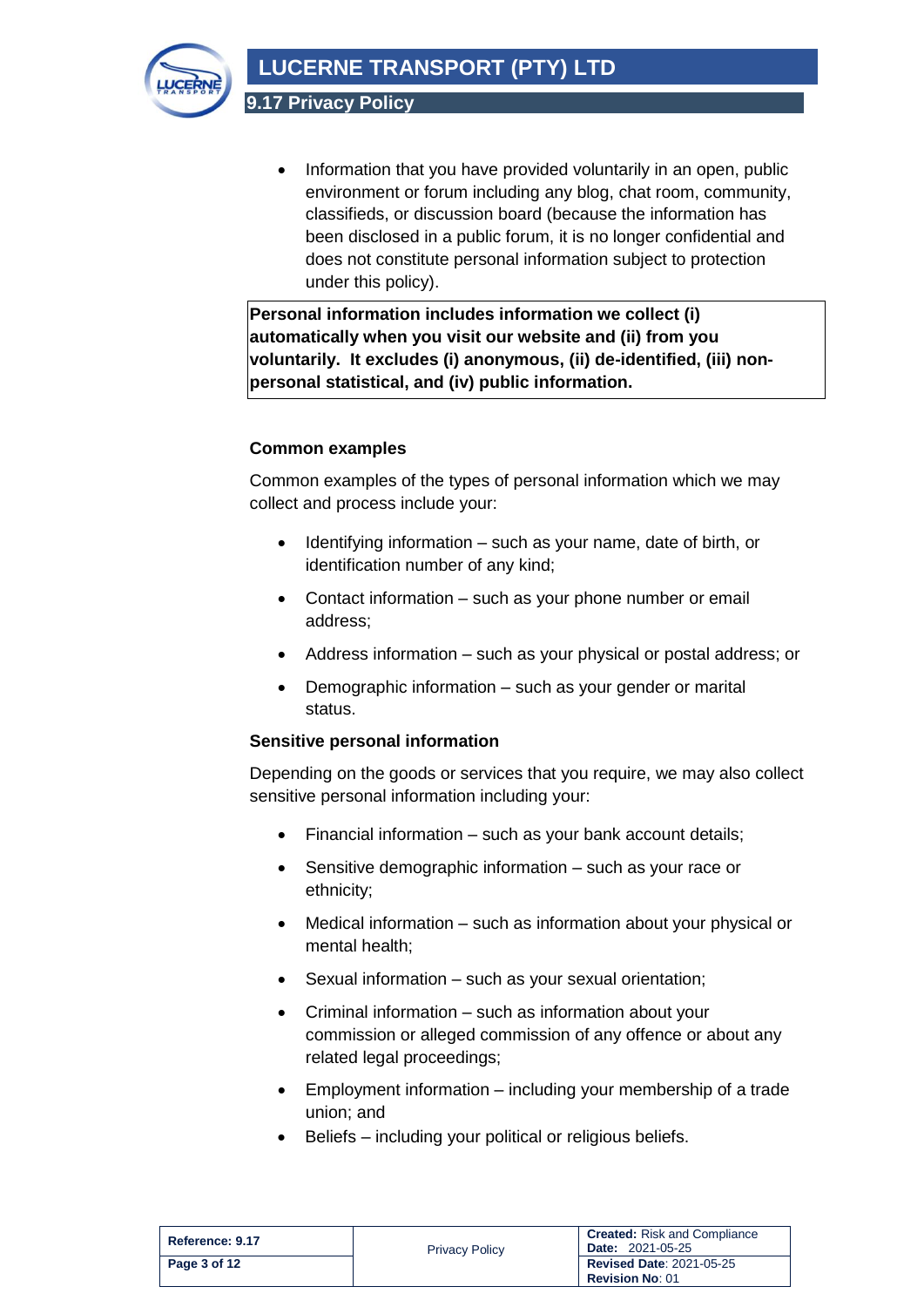

# <span id="page-3-0"></span>**9.17.4 ACCEPTANCE**

#### **Acceptance required**

You must accept all the terms of this policy when you order any of our goods, register for, or use the website or any of our services. If you do not agree with anything in this policy, then you may not order any of our goods, register for, or use the website or any of our services.

### **Legal capacity**

You may not access our website or order our goods or services if you are younger than 18 years old or do not have legal capacity to conclude legally binding contracts.

#### **Deemed acceptance**

By accepting this policy, you are deemed to have read, understood, accepted, and agreed to be bound by all of its terms.

#### **Your obligations**

You may only send us your own personal information or the information of another data subject where you have their permission to do so.

# <span id="page-3-1"></span>**9.17.5 CHANGES**

We may change the terms of this policy at any time. We will notify you of any changes by placing a notice in a prominent place on the website, or by sending you an email detailing the changes that we have made and indicating the date that they were last updated. If you do not agree with the changes, then you must stop using the website and our goods and services. If you continue to use the website or our goods or services following notification of a change to the terms, the changed terms will apply to you and you will be deemed to have accepted those updated terms.

# <span id="page-3-2"></span>**9.17.6 COLLECTION**

#### **On registration**

Once you register on our website or application, you will no longer be anonymous to us. You will provide us with certain personal information.

This personal information will include:

- Your name and surname;
- Your email address;

| Reference: 9.17 | <b>Privacy Policy</b> | <b>Created:</b> Risk and Compliance<br><b>Date: 2021-05-25</b> |
|-----------------|-----------------------|----------------------------------------------------------------|
| Page 4 of 12    |                       | <b>Revised Date: 2021-05-25</b><br><b>Revision No: 01</b>      |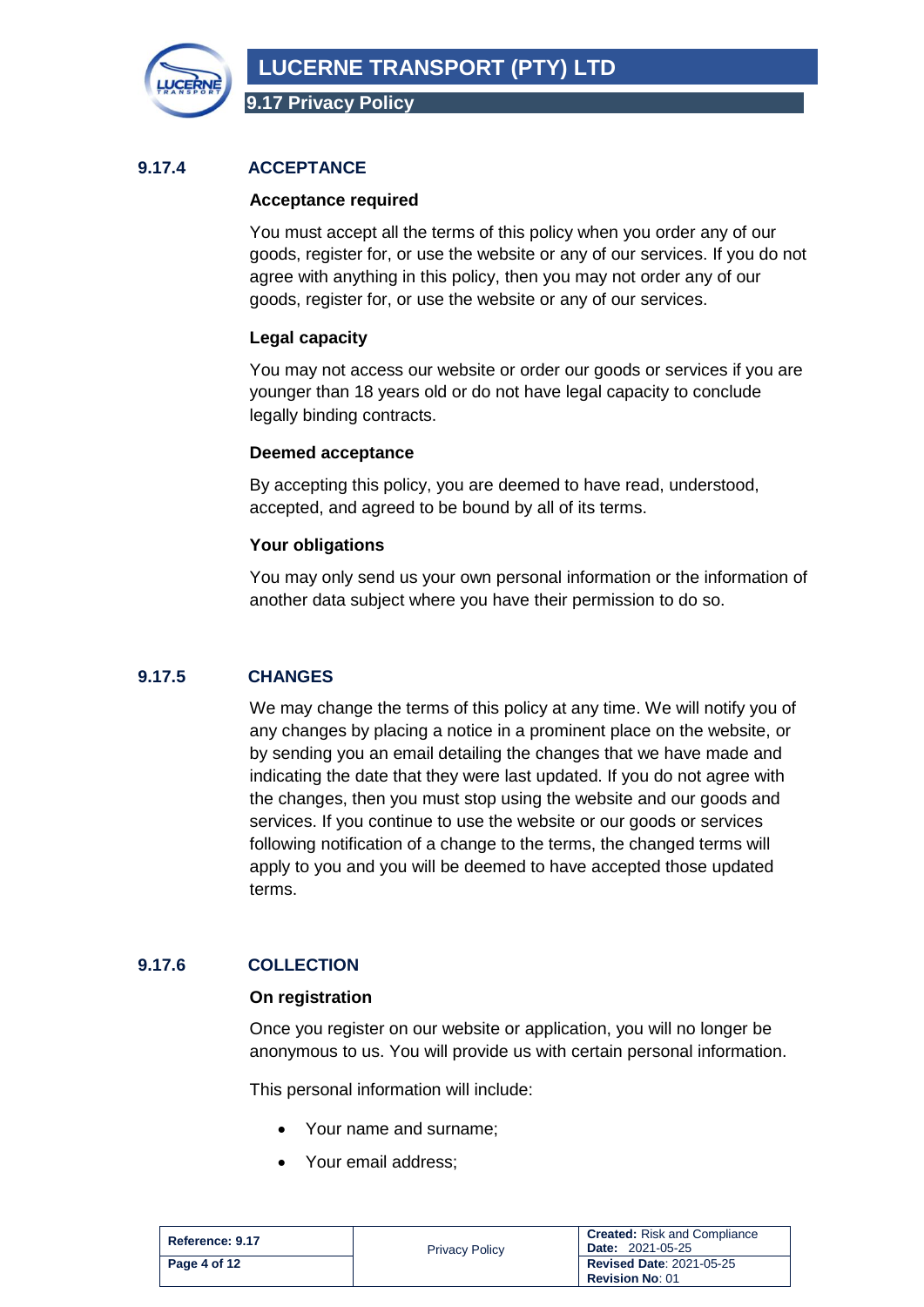

- Your telephone number;
- Your company name, company registration number, and VAT number;
- Your postal address or street address; and
- Your username and password.

We will use this personal information to fulfil your account, provide additional services and information to you as we reasonably think appropriate, and for any other purposes set out in this policy.

**We collect certain information on registration, when you register on our website or application.**

#### **On order**

When you order any goods or services from us, you will be asked to provide us with additional information on a voluntary basis (goods information or services information).

**We collect certain information when you order any goods from us or make use of our services, necessary to provide the goods or services o to you.**

#### **From browser**

We automatically receive and record Internet usage information on our server logs from your browser, such as your Internet Protocol address (IP address), browsing habits, click patterns, version of software installed, system type, screen resolutions, colour capabilities, plug-ins, language settings, cookie preferences, search engine keywords, JavaScript enablement, the content and pages that you access on the website, and the dates and times that you visit the website, paths taken, and time spent on sites and pages within the website (usage information). Please note that other websites visited before entering our website might place personal information within your URL during a visit to it, and we have no control over such websites. Accordingly, a subsequent website that collects URL information may log some personal information.

**We collect certain information from your web browser, including your internet usage information when you visit our website.**

| Reference: 9.17 | <b>Privacy Policy</b> | <b>Created:</b> Risk and Compliance<br><b>Date: 2021-05-25</b> |
|-----------------|-----------------------|----------------------------------------------------------------|
| Page 5 of 12    |                       | <b>Revised Date: 2021-05-25</b><br><b>Revision No: 01</b>      |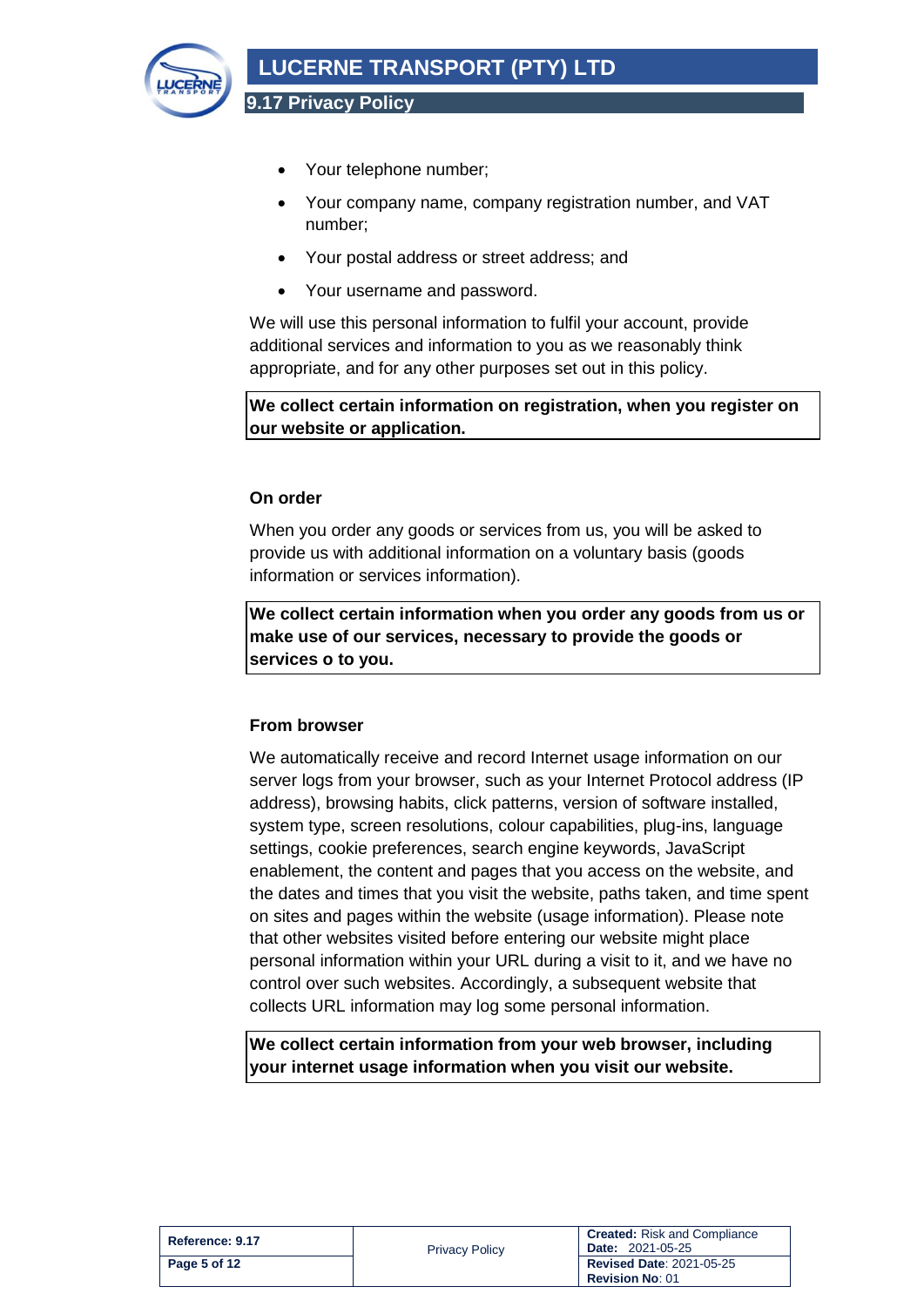

#### **Cookies**

We do not actively trigger cookies on our websites, other than it pertains to the mentioned browser data collection and third-party cookies referred to in this document; or where information has been voluntarily submitted.

### **Third-party cookies**

Some of our business partners use their own cookies or widgets on our website. We have no access to or control over them. Information collected by any of those cookies or widgets is governed by the privacy policy of the company that created it, and not by us.

#### **Web beacons**

Our website may contain electronic image requests (called a single-pixel gif or web beacon request) that allow us to count page views and to access cookies. Any electronic image viewed as part of a web page (including an ad banner) can act as a web beacon. We use this information collected off our site and share it with our advertising platforms to carry out marketing initiatives. All the information that we share is encrypted and we make sure that our third-party service providers comply with relevant data protection laws. We may provide this information including identifiers that allow our advertising platforms to deliver targeted online advertising on social media and websites.

**We collect certain information from web beacons on our website to compile anonymous information about our website.**

# **Optional details**

You may also provide additional information to us on a voluntary basis (optional information). This includes content or products that you decide to upload or download from our website or when you enter competitions, take advantage or promotions, respond to surveys, order certain additional goods or services, or otherwise use the optional features and functionality of our website.

**We collect certain optional information, that you provide when you upload or download content from our website or when you enter competitions, take advantage of promotions, respond to surveys or register and subscribe for certain additional services.**

#### **Recording calls**

We may monitor and record any telephone calls that you make to us, unless you specifically request us not to.

| Reference: 9.17 | <b>Privacy Policy</b> | <b>Created:</b> Risk and Compliance<br><b>Date: 2021-05-25</b> |
|-----------------|-----------------------|----------------------------------------------------------------|
| Page 6 of 12    |                       | <b>Revised Date: 2021-05-25</b><br><b>Revision No: 01</b>      |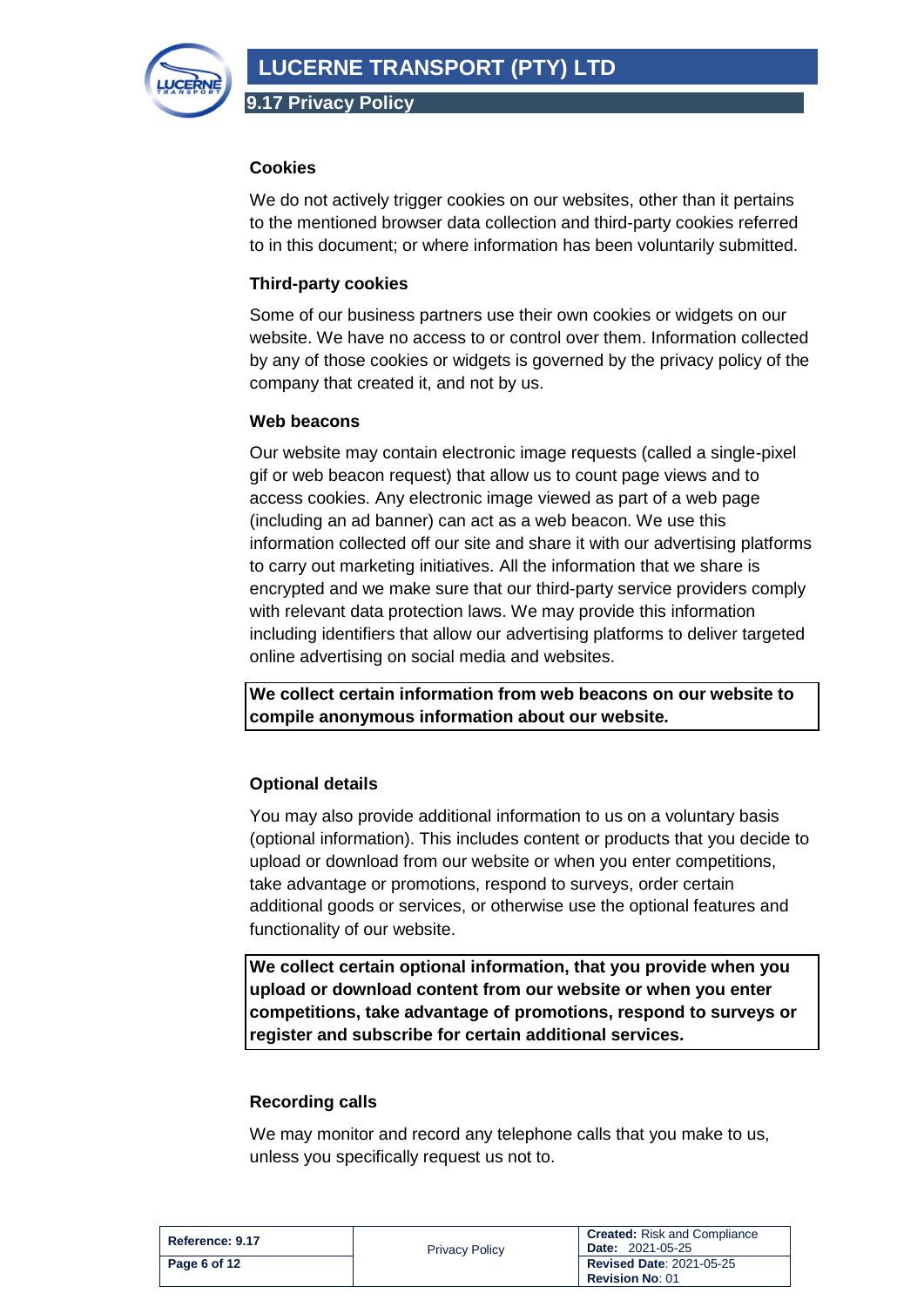

# **Purpose for collection**

We may use or process any goods information, services information, or optional information that you provide to us for the purposes that you indicated when you agreed to provide it to us. Processing includes gathering your personal information, disclosing it, and combining it with other personal information. We generally collect and process your personal information for various purposes, including:

- Goods purposes such as collecting orders for, supplying, and supporting our goods;
- Services purposes such as providing our services;
- Marketing purposes such as pursuing lawful related marketing activities;
- Business purposes such as internal audit, accounting, business planning, and joint ventures, disposals of business, or other proposed and actual transactions; and
- Legal purposes such as handling claims, complying with regulations, or pursuing good governance.

We may use your usage information for the purposes described above and to:

- Remember your information so that you will not have to re-enter it during your visit or the next time you access the website;
- Monitor website usage metrics such as total number of visitors and pages accessed; and
- Track your entries, submissions, and status in any promotions or other activities in connection with your usage of the website.

**We may use any of your personal information that you provide to us for the purpose that you indicated when you agreed to provide it to us.**

#### **Consent to collection**

We will obtain your consent to collect personal information:

- In accordance with applicable law; and
- When you provide us with any optional information.

**We will get your consent to collect your personal information in accordance with the applicable law when you provide us with it.** 

| Reference: 9.17 | <b>Privacy Policy</b> | <b>Created:</b> Risk and Compliance<br><b>Date: 2021-05-25</b> |
|-----------------|-----------------------|----------------------------------------------------------------|
| Page 7 of 12    |                       | <b>Revised Date: 2021-05-25</b><br><b>Revision No: 01</b>      |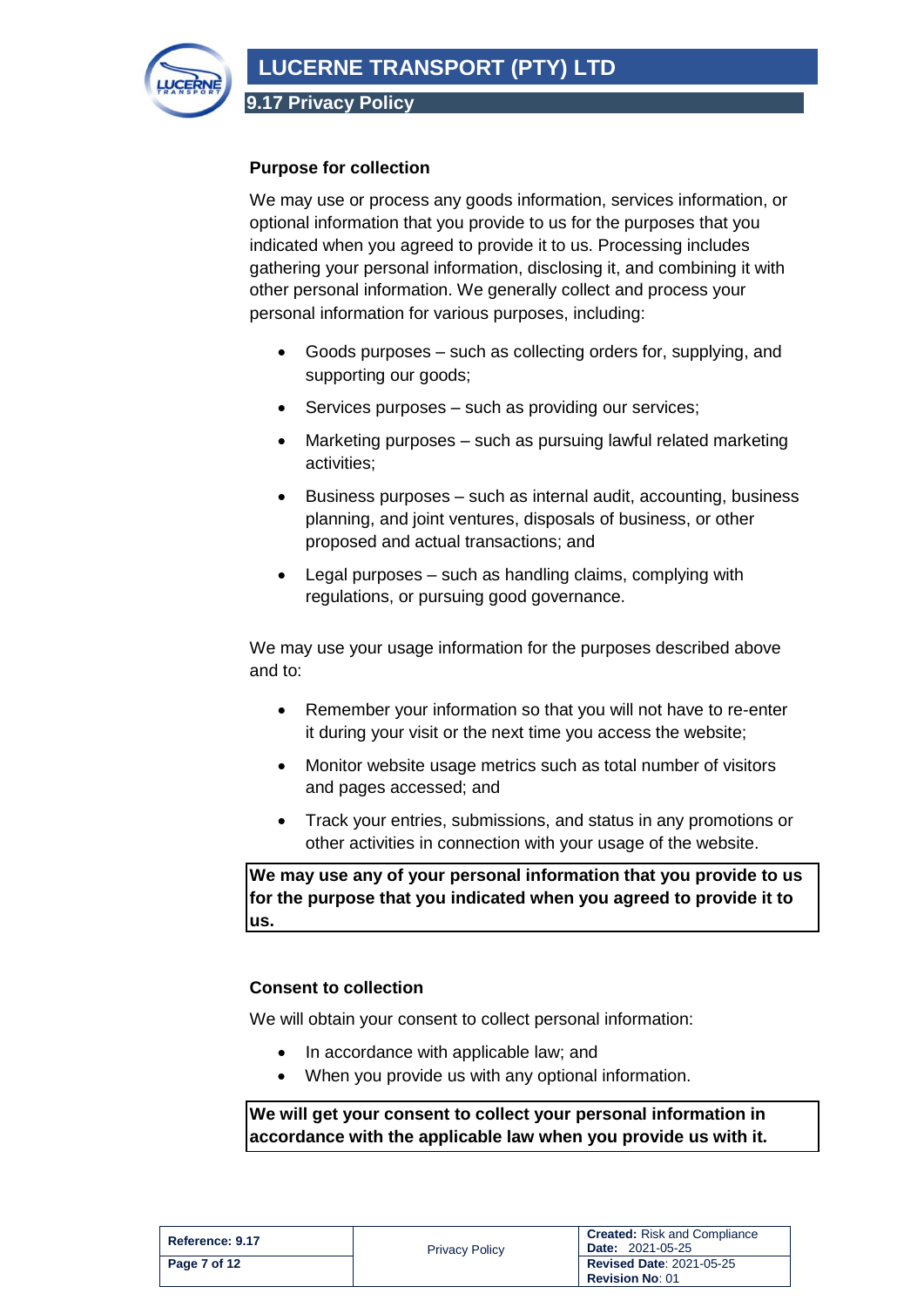

### <span id="page-7-0"></span>**9.17.7 USE**

#### **Our obligations**

We may use your personal information to fulfil our obligations to you.

#### **Messages and updates**

We may send administrative messages and email updates to you about the website. In some cases, we may also send you primarily promotional messages. You can choose to opt-out of promotional messages.

**We may use your information to send you administrative messages and email updates to you regarding the website and for marketing purposes where lawful.**

#### **Targeted content**

While you are logged into the website, we may display targeted adverts and other relevant information based on your personal information. In a completely automated process, computers process the personal information and match it to adverts or related information. We never share personal information with any advertiser, unless you specifically provide us with your consent to do so. Advertisers receive a record of the total number of impressions and clicks for each advert. They do not receive any personal information. If you click on an advert, we may send a referring URL to the advertiser's website identifying that a customer is visiting from the website. We do not send personal information to advertisers with the referring URL. Once you are on the advertiser's website however, the advertiser is able to collect your personal information.

**We may use your information for targeted content in certain, specified instances.**

# <span id="page-7-1"></span>**9.17.8 DISCLOSURE**

#### **Sharing**

We may share your personal information with:

• Other divisions or companies within the group of companies to which we belong so as to provide joint content and services like registration, for transactions and customer support, to help detect and prevent potentially illegal acts and violations of our policies, and to guide decisions about our products, services, and communications (they will only use this information to send you marketing communications if you have requested their goods or

| Reference: 9.17 | <b>Privacy Policy</b> | <b>Created:</b> Risk and Compliance<br><b>Date: 2021-05-25</b> |
|-----------------|-----------------------|----------------------------------------------------------------|
| Page 8 of 12    |                       | <b>Revised Date: 2021-05-25</b><br><b>Revision No: 01</b>      |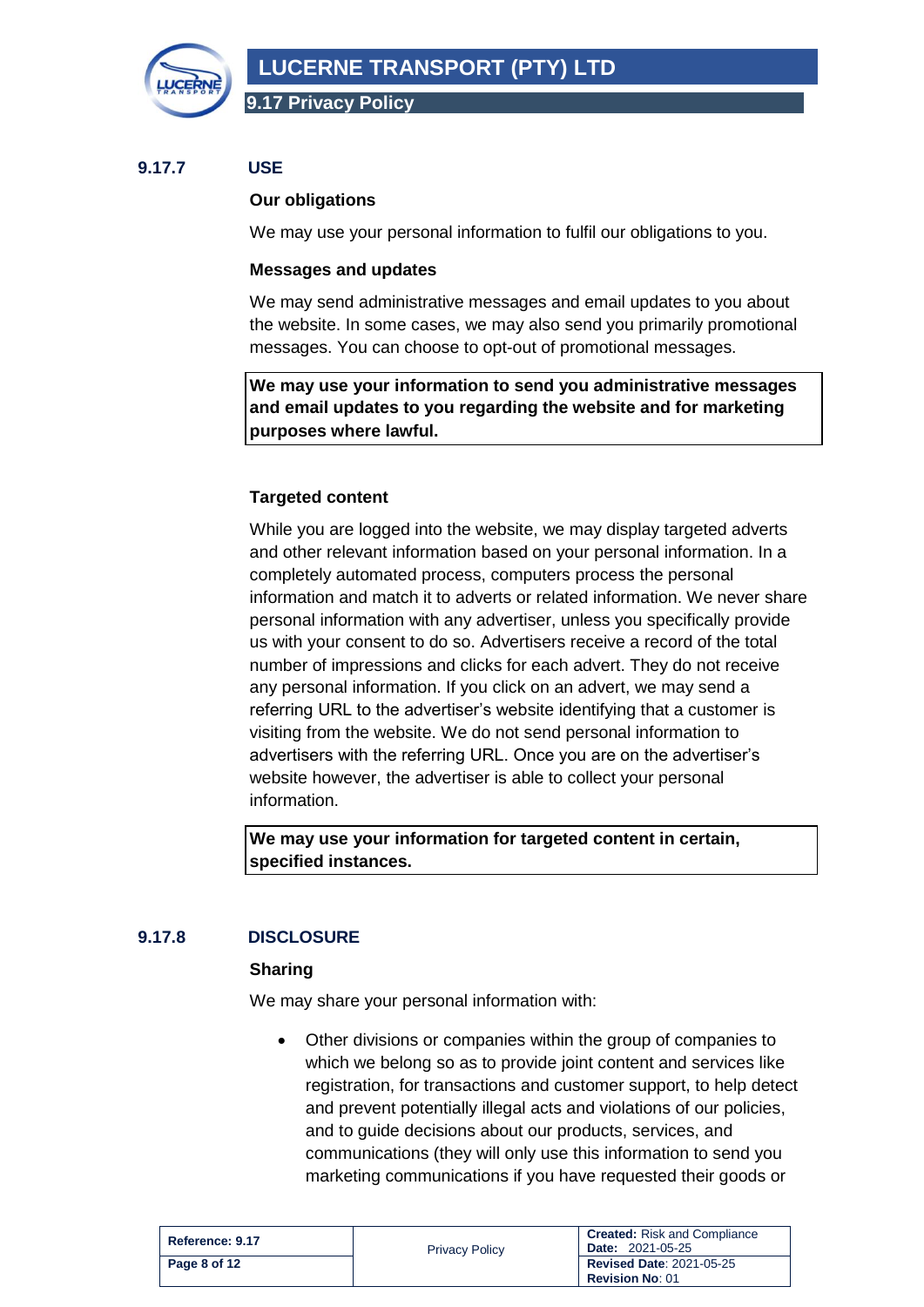

services);

- An affiliate, in which case we will seek to require the affiliates to honor this privacy policy;
- Our goods suppliers or service providers under contract who help supply certain goods or help with parts of our business operations, including fraud prevention, bill collection, marketing, technology services (our contracts dictate that these goods suppliers or service providers only use your information in connection with the goods they supply or services they perform for us and not for their own benefit);
- Credit bureaus to report account information, as permitted by law;
- Banking partners as required by credit card association rules for inclusion on their list of terminated merchants (in the event that you utilise the services to receive payments and you meet their criteria); and
- Other third parties who provide us with relevant services where appropriate.

# **We may share your personal information with third parties for the purpose of fulfilling our obligations to you among other purposes.**

# **Regulators**

We may disclose your personal information as required by law or governmental audit.

#### **Law enforcement**

We may disclose personal information if required:

- By a subpoena or court order;
- To comply with any law;
- To protect the safety of any individual or the general public; and
- To prevent violation of our customer relationship terms.

**We may disclose personal information to third parties if required for legal reasons.**

| Reference: 9.17 | <b>Privacy Policy</b> | <b>Created:</b> Risk and Compliance<br><b>Date: 2021-05-25</b> |
|-----------------|-----------------------|----------------------------------------------------------------|
| $P$ age 9 of 12 |                       | <b>Revised Date: 2021-05-25</b><br><b>Revision No: 01</b>      |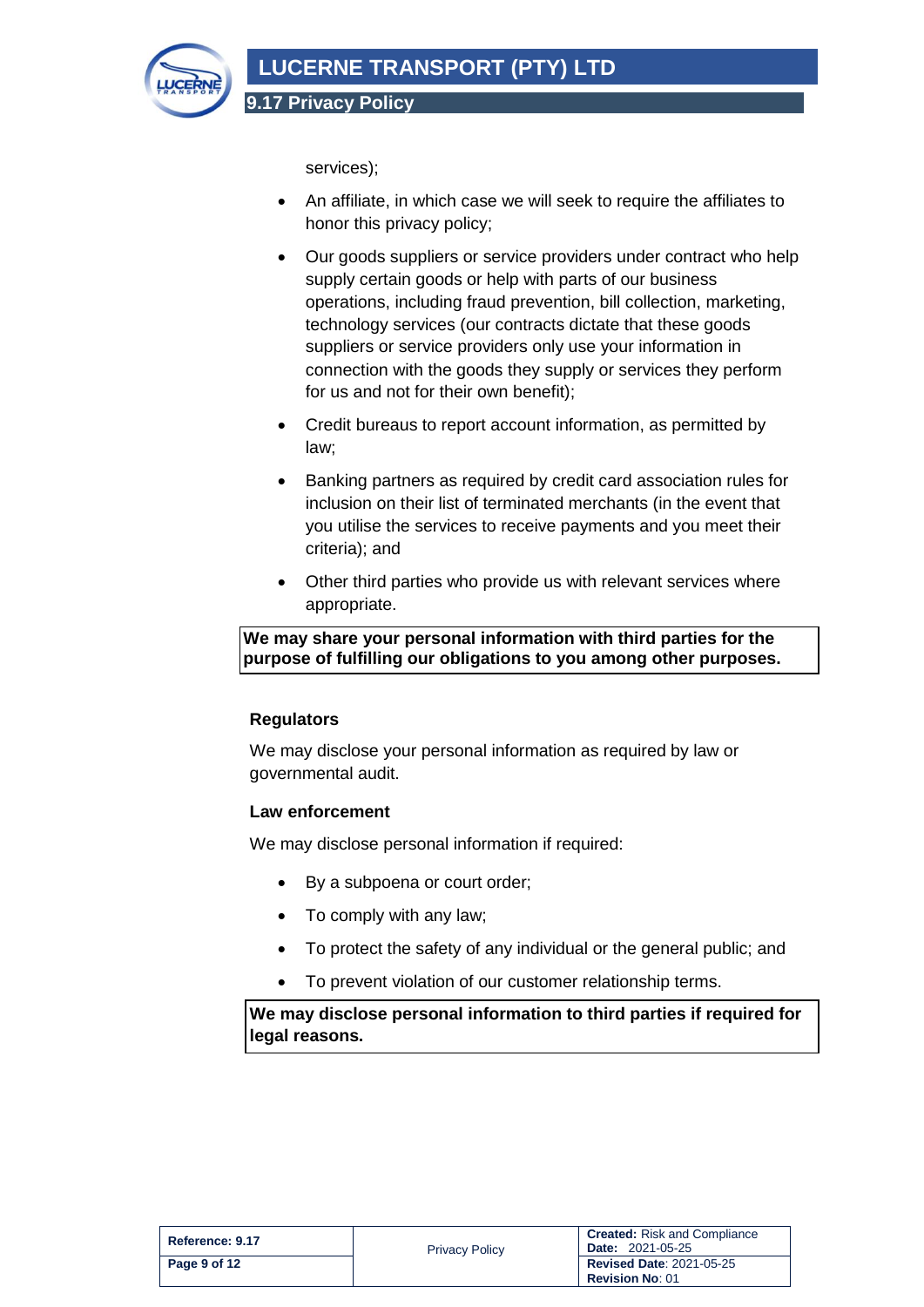

### **No selling**

We will not sell personal information. No personal information will be disclosed to anyone except as provided in this privacy policy.

#### **Marketing purposes**

We may disclose aggregate statistics (information about the customer population in general terms) about the personal information to advertisers or business partners.

#### **Employees**

We may need to disclose personal information to our employees that require the personal information to do their jobs. These include our responsible management, human resources, accounting, audit, compliance, information technology, or other personnel.

### **Change of ownership**

If we undergo a change in ownership, or a merger with, acquisition by, or sale of assets to, another entity, we may assign our rights to the personal information we process to a successor, purchaser, or separate entity. We will disclose the transfer on the website. If you are concerned about your personal information migrating to a new owner, you may request us to delete your personal information.

# <span id="page-9-0"></span>**9.17.9 SECURITY**

We take the security of personal information very seriously and always do our best to comply with applicable data protection laws. Our hosting company will host our website in a secure server environment that uses a firewall and other advanced security measures to prevent interference or access from outside intruders. We authorise access to personal information only for those employees who require it to fulfil their job responsibilities. We implement disaster recover procedures where appropriate.

**Our website is hosted on a secure server and uses security measures to prevent interference by intruders.**

# <span id="page-9-1"></span>**9.17.10 ACCURATE AND UP TO DATE**

We will try to keep the personal information we collect as accurate, complete and up to date as is necessary for the purposes defined in this policy. From time to time we may request you to update your personal information on the website. You are able to review or update any personal information that we hold on you by accessing your account online,

| Reference: 9.17 | <b>Privacy Policy</b> | <b>Created:</b> Risk and Compliance<br><b>Date: 2021-05-25</b> |
|-----------------|-----------------------|----------------------------------------------------------------|
| Page 10 of 12   |                       | <b>Revised Date: 2021-05-25</b><br><b>Revision No: 01</b>      |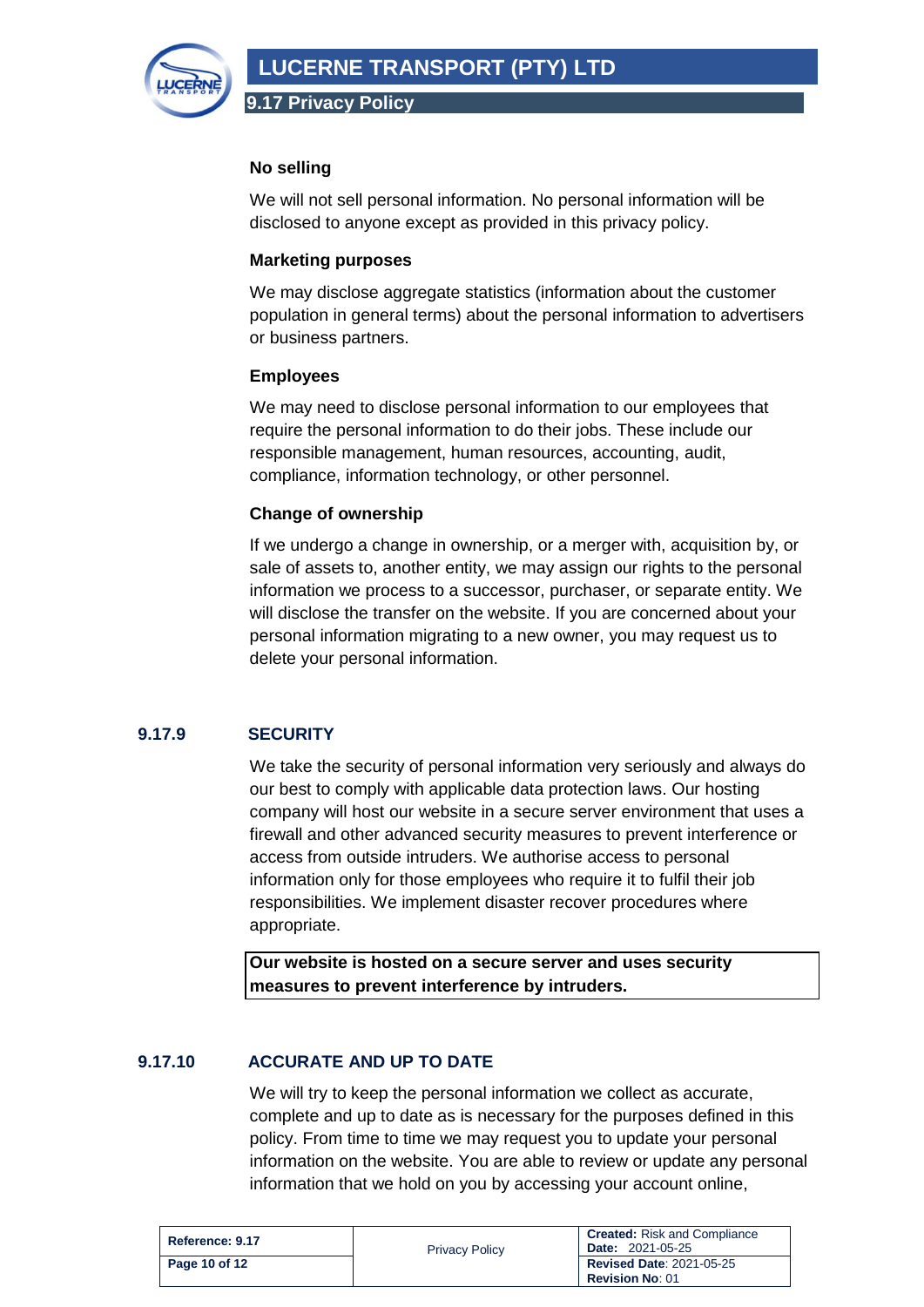

**LUCERNE TRANSPORT (PTY) LTD**

**9.17 Privacy Policy**

emailing us, or phoning us. Please note that in order to better protect you and safeguard your personal information, we take steps to verify your identity before granting you access to your account or making any corrections to your personal information.

**Please keep your personal information accurate and up to date by accessing your account, emailing us, or by phoning us.**

# <span id="page-10-0"></span>**9.17.11 RETENTION**

We will only retain your personal information for as long as it is necessary to fulfil the purposes explicitly set out in this policy, unless:

- Retention of the record is required or authorised by law; or
- You have consented to the retention of the record.

During the period of retention, we will continue to abide by our nondisclosure obligations and will not share or sell your personal information.

We may retain your personal information in physical or electronic records at our discretion.

**We will only retain your personal information for as long as is necessary.**

# <span id="page-10-1"></span>**9.17.12 RESTRICTION OF PROCESSING**

You may request that we restrict the use of your personal information. When we restrict your personal information, we still have the right to store it but not use it.

#### <span id="page-10-2"></span>**9.17.13 TRANSFER TO ANOTHER COUNTRY**

We may transmit or transfer personal information outside of the country in which it was collected to a foreign country and process it in that country. Personal information may be stored on servers located outside the country in which it was collected in a foreign country whose laws protecting personal information may not be as stringent as the laws in the country in which it was collected. You consent to us processing your personal information in a foreign country whose laws regarding processing of personal information may be less stringent. We will endeavour in these circumstances to comply with data protection laws where the country receiving your personal information has less stringent data protection laws.

| Reference: 9.17 | <b>Privacy Policy</b> | <b>Created:</b> Risk and Compliance<br><b>Date: 2021-05-25</b> |
|-----------------|-----------------------|----------------------------------------------------------------|
| Page 11 of 12   |                       | <b>Revised Date: 2021-05-25</b><br><b>Revision No: 01</b>      |